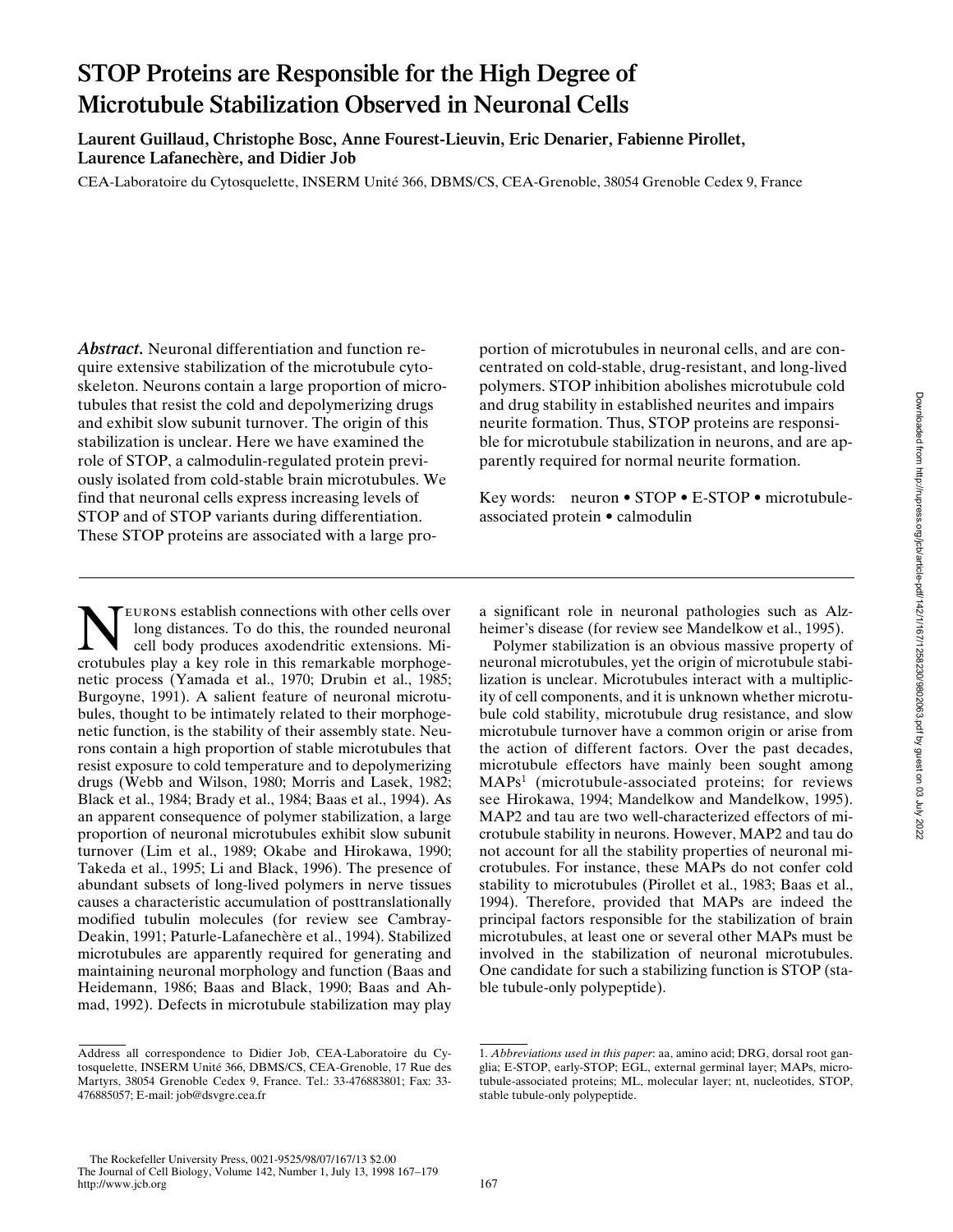STOP was initially isolated from preparations of rat brain cold-stable microtubules (Job et al., 1982), and was found to be a calmodulin-binding protein with potent microtubule-stabilizing capacity in vitro (Job et al., 1981; Job et al., 1982; Margolis et al., 1986). Recently the STOP cDNA has been cloned (Bosc et al., 1996). Expression of the cloned STOP cDNA in human cervical carcinoma cells induced a microtubule stable state (Bosc et al., 1996) reminiscent of that observed in neurons. These results raised the possibility that STOP may be a major factor responsible for microtubule stabilization in neurons, and hence may be important for neuronal morphogenesis. The present work was undertaken to assess the validity of this hypothesis. We tested to see whether STOP was associated with microtubules in neuronal cells, whether such an association occurred preferentially on stable polymers, and whether the inhibition of STOP suppressed microtubule stability. We further assessed the effect of STOP inhibition on neurite formation in cells undergoing neuronal differentiation.

We find that neuronal cells express increasing levels of several STOP variants during differentiation. STOP proteins are associated with a large proportion of axonal microtubules. STOP-associated polymers are also cold-stable, nocodazole-resistant, and contain elevated levels of posttranslationally modified tubulin. STOP inhibition by microinjected STOP antibodies specifically abolishes microtubule cold and drug stability in neurites, providing direct evidence that microtubule association with STOP proteins is the cause of microtubule stabilization. Furthermore, neuronal cells microinjected with STOP antibodies or exposed to STOP antisense oligonucleotides during differentiation show impaired neurite outgrowth.

These data show that microtubule stabilization in neurons is mainly due to the action of STOP proteins, and that STOP proteins are required for normal neurite formation.

## *Materials and Methods*

## *Cell Culture*

Dorsal root ganglia (DRG) were dissected from 14-d-old rat embryos and plated either on glass coverslips or on 35-mm plastic culture dishes coated with 100 µg/ml poly-L-ornithine (Sigma Chemical Co., St Louis, MO) and 10 mg/ml laminin (Sigma Chemcial Co.). DRG were cultured in N2 medium (Bottenstein and Sato, 1979) supplemented with 100 ng/ml NGF (Sigma Chemcial Co.). Undifferentiated PC12 cells were grown in RPMI 1640 (GIBCO BRL, Paisley, Scotland) supplemented with 5% FCS and 5% horse serum, and were subcultured every 3 d. For NGF treatment, PC12 cells were grown on 100  $\mu$ g/ml poly-L-ornithine, 10  $\mu$ g/ml laminin– coated glass coverslips, or 35-mm plastic culture dishes in Roswell Park Memorial Institute 1640 supplemented with 1% FCS, 1% horse serum, and 100 ng/ml NGF.

## *STOP and Tubulin Antibodies*

Two rabbit polyclonal antibodies—23N and 23C—were raised against nonoverlapping synthetic peptides corresponding to the  $NH<sub>2</sub>$ -terminal domain (23N) or the COOH-terminal domain (23C) of the rat brain STOP central repeat motif (Bosc et al., 1996). The immunogenic peptides were PAAGKASGADQRDTRRKAG (amino acids [aa] 222–240 of the STOP sequence) and TRTEGHEEKPLPPAQSQTQEGG (aa 246–267 of the STOP sequence) for the 23N and 23C antibodies, respectively. Each peptide was conjugated to keyhole lympet hemocyanin and then injected into rabbits. Sera 23N and 23C were affinity-purified against the corresponding peptide. Monoclonal antibody 296 was a previously described STOP antibody (Pirollet et al., 1989) whose epitope on STOP has recently been localized in the COOH-terminal repeat domain of the protein. Detyrosinated tubulin (Glu-tubulin) antibody (L3) and  $\Delta$ 2-tubulin antibody (L7) were as previously described (Paturle-Lafanechère et al., 1994). A rat monoclonal antibody (YL 1/2) against the tyrosinated form of tubulin (Tyr-tubulin) was kindly provided by Dr. J.V. Kilmartin. Mouse mAb against b-tubulin (clone TUB 2.1) was obtained from Sigma Chemical Co. (St. Louis, MO).

#### *Preparation of Cell and Tissue Extracts*

Brains from adult rats or from 14-d-old rat embryos, and cerebella from 2-, 10-, or 20-d-old rats were homogenized in 100 mM MES, 1 mM EGTA, and 1 mM  $MgCl<sub>2</sub>$  buffer (pH 6.75; 0.75/1, vol/wt) containing protease inhibitors (Complete™ tablets from Boehringer GmbH, Mannheim, Germany). The homogenates were centrifuged at 200,000 *g* for 10 min at 4°C. Supernatants were then harvested, supplemented with SDS/PAGE sample buffer (Laemmli, 1970), and boiled for 3 min. DRG and PC12 cells were extracted in 1% boiling SDS. After cooling, extracts were centrifuged at 200,000 g for 10 min at 4°C. The supernatants were supplemented with SDS/PAGE sample buffer and then boiled again for 3 min.

#### *SDS-Polyacrylamide Gels and Immunoblotting*

SDS-PAGE was performed according to Laemmli (1970). For immunoblotting, proteins were subsequently transferred onto nitrocellulose according to Towbin et al. (1979). Nitrocellulose membranes were processed as previously described (Lieuvin et al., 1994). The 23C, 23N, and mAb 296 primary STOP antibodies were diluted to 1/5,000, 1/10,000 and 1/5,000, respectively. YL1/2, L3, and L7 primary tubulin antibodies were diluted to 1/1,000, 1/100,000 and 1/100,000 respectively. Goat anti–rabbit (Tago Immunologicals, Burlingame, CA), anti–mouse (Cappel Laboratories, Malvern, PA), and donkey anti-rat (Jackson ImmunoResearch Laboratories, Inc., West Grove, PA) HRP-coupled secondary antibodies were diluted to 1/5,000.

#### *Immunofluorescence Microscopy*

Ganglionic explants or PC12 cells grown on coverslips were fixed in cold methanol and processed for immunofluorescence as in Lieuvin et al. (1994). Rat cerebellum sections were prepared and processed as in Paturle-Lafanechère et al. (1994). The affinity-purified 23C primary STOP antibody was diluted to 1/50. L3 and L7 primary tubulin antibodies were diluted to 1/1,000. TUB 2.1 primary tubulin antibody was diluted to 1/100. Goat anti-rabbit Cy3-coupled secondary antibodies (Jackson ImmunoResearch Laboratories, Inc.) were diluted to 1/1,000. Goat anti– mouse FITC-coupled secondary antibodies (Jackson ImmunoResearch Laboratories, Inc.) were diluted to 1/250. Images were digitalized using an RTE-CCD-1317-K/1 camera (Princeton Instruments Inc., Trenton, NJ) and IPLab Spectrum software (Signal Analytics Co., Vienna, VA).

#### *Electron Microscopy*

For control experiments, ganglionic explants on coverslips were washed in PBS buffer and permeabilized by a 3-min immersion in 2 ml of warm 100 mM Pipes, 1 mM EGTA, 1 mM MgCl<sub>2</sub>, pH 6.65 buffer (PEM buffer) containing 0.1% Triton X100 (vol/vol) and 10% glycerol (vol/vol). Coverslips were rinsed once in PEM buffer containing 10% glycerol (vol/vol), and explants were then fixed for 3 min in the same buffer supplemented with 0.5% 1-ethyl-3-(3-dimethylamino-propyl)carbodiimide (vol/wt; Sigma Chemical Co.) and 0.1 mM GTP. Explants were then further processed for immunoelectron microscopy according to Baas and Black (1990). Explants were successively washed for 3 min at room temperature in PEM, 10% glycerol (vol/vol), and for 1 min in 10 mM Tris, 140 mM NaCl, pH 7.6 (TBS1), 1% BSA (vol/wt). Explants were further incubated for 1 h at room temperature with a primary antibody. Primary antibodies (23C STOP antibody, Glu-tubulin antibody, Tyr-tubulin antibody, and  $\Delta 2$ tubulin antibody) were diluted to 1/20 in TBS1, 1% BSA (vol/wt). The explants were subsequently washed three times in 20 mM Tris, 140 mM NaCl, pH 8.2 (TBS2), 0.1% BSA (vol/wt), and incubated for 1 h at room temperature with appropriate 5-nm gold-coupled secondary antibodies (British BioCell International, Cardiff, United Kingdom). Secondary antibodies were diluted to 1/2 in TBS2, 0.1% BSA (vol/wt). After three washes in TBS2 buffer, explants were postfixed for 10 min in 0.1 M cacodylate (Taab Laboratories, Aldermaston, United Kingdom), 1% glutaraldehyde (Taab), and 2 mg/ml tannic acid (Mallinckrodt Inc., Paris,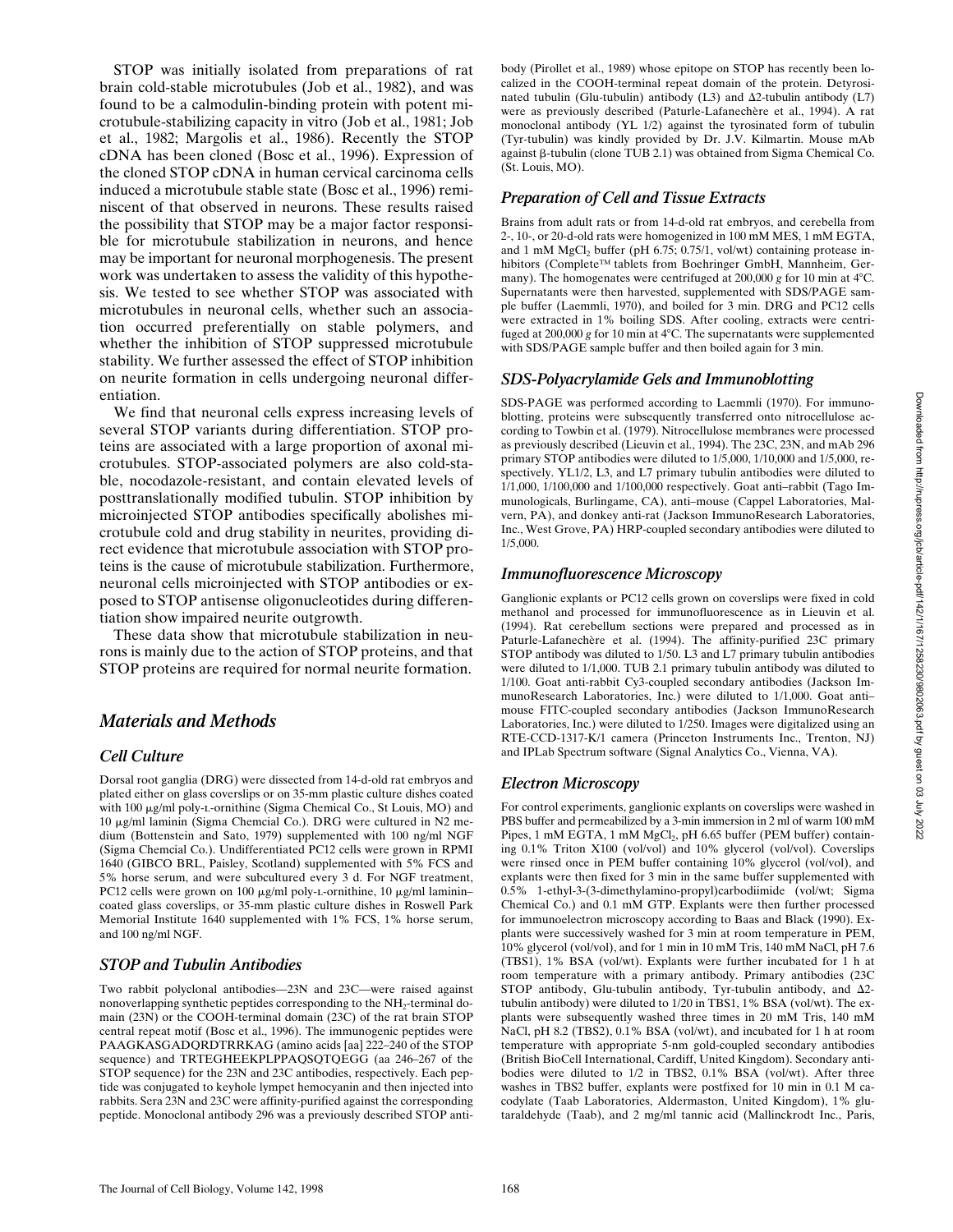KY). Preparations were washed in 0.1 M cacodylate for 3 min and incubated in 0.1 M cacodylate supplemented with 2% osmic acid (vol/vol; Taab) for 10 min. After successive ethanol dehydration, DRG preparations were embedded in Epon (CIPEC, Paris, France) according to Pignot-Paintrand (1992). Frontal ultrathin sections were made using a diamond knife (Diatome Ltd., Biel, Switzerland) on an UltraCut S ultramicrotome (Reichert-Jung, Vienna, Austria) and collected on formvar (Taab)-coated slot grids (ref. 26310; Touzart & Matignon, Vitry-sur-Seine, France). Samples were observed on a 1200 EX II electron microscope (Jeol Ltd., Akishima, Japan).

For nocodazole treatment, explants were exposed for 30 min to 20  $\mu$ M nocodazole before processing for EM. For cold treatment, explant cells were permeabilized in 4°C PEM-Triton-glycerol buffer and left on ice for 30 min before fixation and processing for EM. Microtubule cold stability tests yielded similar results when performed on intact or permeabilized cells (Lieuvin et al., 1994). For the present study, cell permeabilization was used since (*a*) it allows nearly instantaneous selection of stabilized polymers without superimposed effects of cell regulations, and (*b*) minimizes the possibility of STOP redistribution from depolymerizing labile polymers onto surviving stable polymers.

PC12 cells were fixed and processed for electron microscopy examination as in Yu and Baas (1995).

## *Assay of Microtubule Stability and Antibody Labeling in Electron Microscopy Experiments*

For each condition, three independent ganglionic explants on different coverslips were used and processed in parallel for immunoelectron microscopy. Two sets of ten serial ultrathin frontal sections were performed for each embedded sample: one in the proximal region and one in the distal region of DRG cell axons. The proportions of drug- and cold-stable microtubules relative to control microtubules were determined as the ratio of the number of microtubules present per grid mesh in cold- or drug-treated preparations to the corresponding value in control untreated preparations. Section five of each embedded sample was analyzed. The number of polymers present in a mesh randomly selected within the part of the grid containing axons and in two adjacent meshes was determined on each microscopy grid. The variance of the estimated proportions of cold-stable and cold-labile polymers was calculated according to the classical formula:

Var  $(A/B) = 1/B<sup>2</sup>$  [VarA + A/B<sup>2</sup> × VarB].

For quantification of antibody labeling with STOP or tubulin antibodies, sections 4–6 of each set were analyzed. On each microscopy grid, ten different microscopy fields were examined. Microtubule labeling was quantified by counting the number of gold particles observed along each polymer in the field. Results were expressed in numbers of gold particles per 500 nm of microtubule length. Estimated values of the average number of gold particles present on labile microtubules was determined as follows:

 $CL = (T - P \times CS) / (1 - P)$ 

where CL, CS, and T represent the average number of gold particles per unit of polymer length in cold-labile, cold-stable, and total microtubules, respectively. *P* represents the proportion of cold-stable microtubules. In Table I, a *P* value of 50% corresponding to a conservative estimate of microtubule cold stability (see text) has been used. Using such a *P* value,  $CL = 2T - CS$  and  $VarCL = 4VarT + VarCS$ . These estimates rely on the hypothesis that the composition of stable microtubules does not change during labile polymer disassembly. This condition was almost certainly fulfilled during cold stability tests. STOP redistribution was a remote possibility during the cold stability test as designed in the present study (see above). Microtubule detyrosination during concomitant cell lysis and exposure to cold temperature is, in our experience, not detectable. The situation was different in the case of the nocodazole stability test: during the test, STOP proteins could shift from disassembling microtubules to surviving polymers, and in this case the possibility of significant action of the tubulin carboxypeptidase could not be totally excluded.

## *cDNA Cloning*

An oligo(dT)-primed fetal rat brain cDNA library (CLONTECH Laboratories, Inc., Palo Alto, CA) was screened using a 32P-labeled probe corresponding to nucleotides 1138–1935 of the adult rat brain STOP cDNA (Bosc et al., 1996). Screening was performed using standard procedures

(Sambrook et al., 1989). A total of 22 overlapping clones was obtained. One clone contained the entire coding sequence corresponding to a novel STOP isoform (see text).

## *In Vitro Translation of Early (E)-STOP cDNA and Assay of E-STOP Binding to Microtubules*

Construction of E-STOP expression vector was done by replacing fragment SacII/ EcoICR I (nucleotides [nt] 997–2843) of STOP cDNA in pSG5-STOP construct (Bosc et al., 1996) by fragment Sac II/Pme I (nt 833–2401) of E-STOP cDNA. The resulting construct (pSG5-E-STOP) was used for in vitro translation of E-STOP and microtubule-binding assays as in Bosc et al. (1996).

## *Microinjection and Analysis of Fused PC12 Cells*

To allow microinjection experiments, PC12 cells were chemically fused: PC12 cells were rinsed in RPMI 1640 supplemented with 20 mM Hepes (GIBCO BRL), centrifuged, and resuspended in 1 ml of polyethylene glycol 1500 (Boehringer GmbH) for 1 min at 37°C. The cell suspension was then diluted in 10 ml of RPMI 1640, 20 mM Hepes, and incubated for 5 min at 37°C. Fused cells were centrifuged for 5 min at 300 *g*, resuspended in culture medium, and plated on Cellocate coverslips (Eppendorf-Netheler-Hinz GMBH, Hamburg, Germany) coated with 100 µg/ml poly- $L$ -ornithine and 10  $\mu$ g/ml laminin. Cells were pressure-injected using a 5171 micromanipulator (Eppendorf-Netheler-Hinz GmbH), a 5246 transjector (Eppendorf-Netheler-Hinz GmbH), and an Axiovert 35M microscope (Carl Zeiss, Oberhocken, Germany).

Fused PC12 cells were cultured for 48–72 h in the presence of NGF before assay of antibody effect on microtubule stability. Differentiated fused cells were microinjected with 2 mg/ml affinity-purified 23C or 23N STOP antibodies, or with control IgGs at the same protein concentration. These control IgGs were purified from sera of nonimmunized rabbits. After microinjection and an additional 2–30 h of culture in the presence of NGF, some cells were exposed for 30 min to cold temperature or to 20  $\mu$ M nocodazole. Subsequent assay of cell microtubule content was as in Lieuvin et al. (1994): after treatment, cells were extracted for 1 min in a large volume of PEM buffer containing 0.1% Triton X100 (vol/vol) and 10% glycerol (vol/vol) to remove soluble tubulin, and were then prepared for immunofluorescence analysis of the remaining polymeric tubulin using mAb TUB 2.1.

To assess STOP antibody effect on neurite outgrowth, fused cells were microinjected either with the 23C antibody or with control IgGs after 1 d of culture in the presence of NGF. After an additional 24–36 h of culture in the presence of NGF, cells were then processed for immunofluorescence analysis. Microinjected IgGs were reacted with a Cy3-coupled IgG antibody, and tubulin was stained with mAb TUB 2.1 and FITC-coupled secondary antibody. Microinjected and control cells were analyzed for the presence of neurite extensions.

## *Transfection of PC12 Cells with Antisense Oligonucleotides*

Five antisense oligonucleotides corresponding to nucleotide sequences located in the central repeat domain of STOP were designed based upon rat brain STOP cDNA sequence (Bosc et al., 1996): ON1as (nt 1172–1189), ON2as (nt 1231–1248), ON3as (nt 1236–1253), ON4as (nt 1536–1553), and ON5as (nt 1843–1860). Control scrambled oligonucleotides were as follows: ON1sc (5' AGCCGAGCCCTGTGTCTG 3'), ON2sc (5' AATGC-CTCGTCGCTCCGC 3'), ON3sc (5' CGCGACCGCTTTGGTTCG 3'), ON4sc (5' GGGGGCTGGGACGGCGAG 3'), and ON5sc (5' TCT-CTCGCCGTCGTTCCC 3'). Control sense oligonucleotides (ON1se, ON2se, ON3se, ON4se, and ON5se) were synthesized as the reverse complement of the antisense oligonucleotides. PC12 cells were transfected with antisense, sense, or scrambled oligonucleotides using DOTAP (Boehringer Mannheim GmbH) as a transfection reagent according to the manufacturer's instructions. For controls, PC12 cells were exposed to DOTAP alone. Cells were observed after 24–36 h of NGF and oligonucleotide treatment, and were analyzed for the presence of neurite extensions using phase contrast microscopy. Cells were scored as positive if they exhibited extensions longer than one cell body diameter. In some experiments, cells were further immunostained with tubulin antibodies for detailed analysis of neurite extensions. Each experiment involved parallel examination of cells treated with DOTAP alone, of cells exposed to one antisense oligo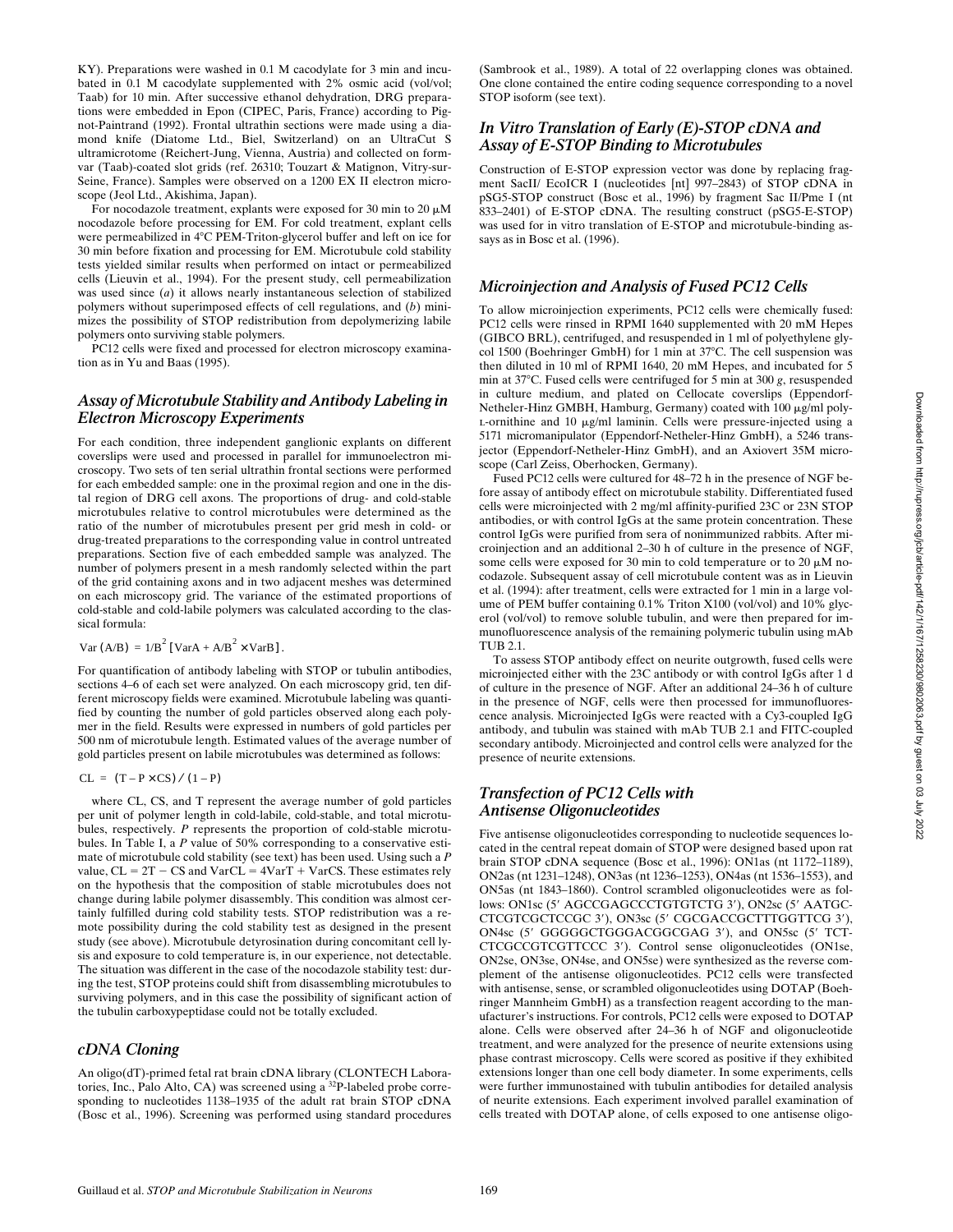nucleotide, and of cells treated with the corresponding sense or scrambled oligonucleotides. For each condition cells grown on three different coverslips were examined. Three microscopy fields were randomly selected on each coverslip. A total of  $\sim$ 800–1000 cells was screened per condition. Each experiment was run at least in triplicate.

# *Results*

To investigate the distribution of STOP, we used explants of dorsal root ganglia (DRG) from rat embryos. Ganglion explants sprout dense radial arrays of axons during DRG cell differentiation in vitro, and provide a convenient system for ultrastructural studies of statistically significant populations of microtubules (Baas and Black, 1990).

## *STOP Expression in DRG Cells and Comparison with Pattern of Expression In Vivo*

DRG cells were first tested for the pattern of STOP expression on immunoblots of cell extracts (Fig. 1). For this we used three different primary STOP antibodies directed against distinct epitopes of the protein. STOP contains a central repeat domain and a carboxy terminal repeat domain (Fig. 1; Bosc et al., 1996). Two antibodies (23C and 23N) were directed against nonoverlapping peptides derived from the amino acid sequence of STOP central repeat. The third antibody (mAb 296) was directed against epitopes located in the STOP carboxy terminal repeat domain (for details see Materials and Methods). Extracts from adult rat brain and extracts from embryonic rat brain were analyzed in parallel with DRG cell extracts.

In DRG cell extracts the two central repeat antibodies (23C and 23N) reacted with a major 84-kD polypeptide not recognized by mAb 296 (Fig. 1 *A*). By contrast, the standard adult rat brain STOP has a higher mass and reacts with all three STOP antibodies (Fig. 1 *A*). The 84-kD polypeptide was present in cell extracts after 3 d of cell differentiation, and was enhanced after 10 d of cell differentiation. The 84-kD polypeptide was present as a minor band in adult rat brain extracts, but was the dominant STOP antigen in embryonic rat brain (Fig. 1 *A*). We have chosen to call this 84-kD polypeptide E-STOP to denote its early appearance during development. As a result of screening an embryonic rat brain cDNA library, we have determined the nucleotide sequence of the E-STOP cDNA and the corresponding protein sequence (GenBank/EMBL/DDBJ accession no. AJ002556). E-STOP differs from the standard adult STOP by insertion of an additional central repeat and by deletion of a COOH-terminal amino acid stretch (amino acid [aa] 615–952 of the standard STOP protein; Fig. 1 *B*). This COOH-terminal domain contains the carboxy terminal STOP repeats recognized by mAb 296. Despite its lack of COOH-terminal repeats, E-STOP shows calmodulin-binding and microtubule-stabilizing activity comparable to adult STOP. As adult STOP (Bosc et al., 1996), E-STOP binds to calmodulin columns in a  $Ca<sup>2+</sup>$ -dependent manner, cosediments with microtubules in microtubule-binding assays, and induces microtubule stabilization when expressed in cells normally devoid of stable microtubules (data not shown).

In addition to E-STOP, 10-d–differentiated DRG cell extracts contained standard adult STOP (Fig. 1 *A*). DRG cell extracts also contained a 62-kD polypeptide recognized by the two central repeat antibodies (23C and 23N; Fig. 1 *A*), and by STOP antibodies 22 and 136 directed against epitopes located upstream (aa 160–174) and downstream (aa 485–504) of STOP central repeats, respectively (data not shown). This 62-kD STOP antigen was also present in embryonic brain extracts (Fig. 1 *A*). It may be a proteolysis product of STOP, or it may be a third STOP isoform that was not further characterized in the present study.

The pattern of STOP expression in DRG cells suggested strong correlation between neuronal cell differentiation and STOP expression. To test whether these conclusions applied to in vivo situations, we assayed STOP expression and distribution in developing rat cerebellum. Immunoblot analysis showed similar patterns of STOP and E-STOP expression during development in cerebellum as in DRG cells (Fig. 2 *A*). In developing cerebellum, neuronal cells at different stages of differentiation are organized in distinct cell layers. In 2-d-old rats, dividing neuronal cells are still present in the external germinal layer (EGL), whereas cells in the underlying molecular layer (ML) have undergone neuronal differentiation and grown neurite extensions (Burgoyne and Cambray-Deakin, 1988). STOP staining of cerebellum sections from 2-d-old rat cerebellum showed absence of detectable STOP staining in the EGL, while STOP staining was intense in the adjacent ML (Fig. 2, *B* and *C*). These results show strong correlation between neuronal differentiation and STOP expression in vivo. At later stages of cerebellum development, patterns of STOP staining were essentially identical to those previously determined in the case of  $\Delta$ 2-tubulin, a known marker of microtubule neuronal differentiation (data not shown; Paturle-Lafanechère et al., 1994).

## *STOP Proteins are Associated with a Large Proportion of Microtubules in DRG Cells Axons*

STOP proteins were localized in the axons of DRG cells using both immunofluorescence and immunoelectron microscopy. We used the 23C STOP antibody which only reacts with STOP proteins in DRG cells (see above). An immunofluorescence image of DRG cell axons stained with the 23C STOP antibody is shown in Fig. 3 *A*. Axons were brightly stained, and the staining was apparently homogeneous along the whole axonal length. Although this showed that STOP proteins were widely distributed in axons, the resolution of immunofluorescence microscopy was not sufficient to assess STOP association with microtubules within the axons. Therefore, we examined the distribution of STOP proteins using immunoelectron microscopy. Processing DRG cells for EM examination involved a cell permeabilization step (see Materials and Methods). We verified by immunoblot assays that no detectable amount of STOP proteins was eliminated during this permeabilization step (data not shown). When stained with the 23C antibody and a gold-coupled secondary antibody, DRG cell axons showed specific microtubule labeling (Fig. 3 *B*). We determined the number of gold particles per unit of microtubule length in a series of microscopic images, an example of which is shown in Fig. 3 *B*. This analysis was performed separately for the proximal and distal parts of axons. Results were similar in both parts of axons, and are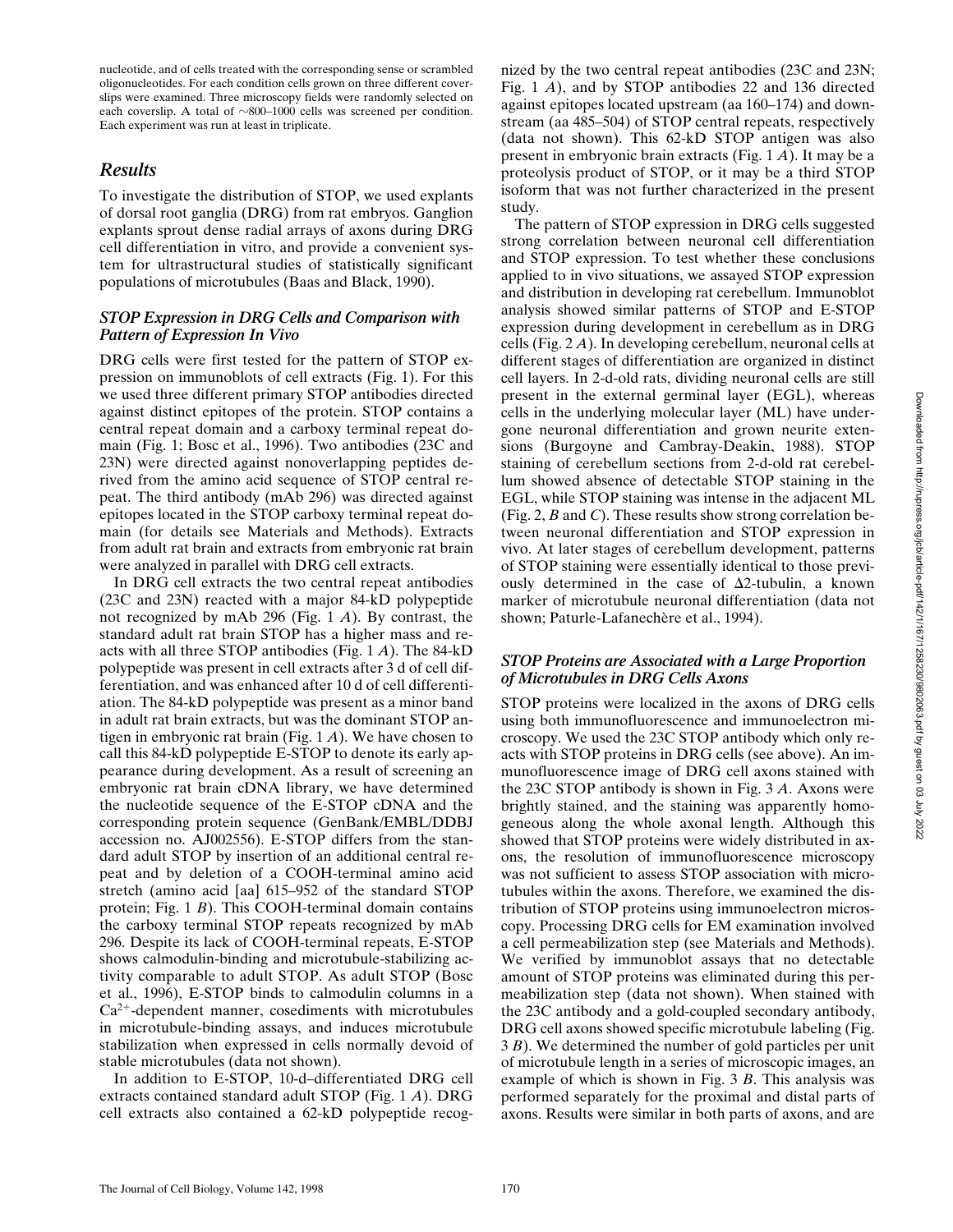

*Figure 1.* STOP expression in DRG cells. (*A*) Immunoblot analysis of STOP expression. Proteins from 3-d differentiated DRG cells (lane *1*), 10-d differentiated DRG cells (lane *2*), adult rat brains (lane *3*), and embryonic rat brains (lane *4*) were run on 7.5% SDS gels. 20 mg of DRG cell extract proteins were loaded onto the gel. Amounts of loaded brain proteins were adjusted to equilibrate brain and DRG cell STOP signals. Proteins were immunoblotted with polyclonal STOP antibodies 23C and 23N (central repeat antibodies), and with mono-

clonal STOP antibody 296 (COOH-terminal repeat antibody) as indicated. The bands corresponding to STOP and E-STOP are indicated. Size markers are in kD. (*B*) Schematic representation of STOP and E-STOP showing domain structure of the two proteins. Both proteins contain a central domain composed of 5 (STOP) or 6 (E-STOP) repeats. STOP also contains a COOH-terminal repeat domain that is lacking in E-STOP. The E-STOP sequence ends at a position corresponding to aa 614 in the STOP sequence (Bosc et al., 1996). The E-STOP sequence data are available from GenBank/EMBL/DDBJ under accession no. AJ002556.

shown in the case of distal microtubules (Fig. 3 *C*, *black bars*). Over 60% of the microtubules were associated with more than 10 gold particles per 500 nm of microtubule length. In parallel experiments in which DRG cell axons were labeled with the secondary antibody alone, we never observed more than 4 gold particles per 500 nm of microtubule length. These data showed that in DRG cells, a large proportion of axonal microtubules had significant STOP staining, and were therefore associated with STOP proteins.

## *STOP Proteins are Concentrated on Cold-stable and Drug-resistant Microtubules in DRG Cells*

To investigate the relationship between STOP distribution and microtubule stability, differentiated DRG cells treated with cold or nocodazole or untreated were compared for the presence of STOP proteins on microtubules. Treated and untreated DRG cells were processed for immunoelectron microscopy. A comparison between treated or untreated cells for microtubule numbers on grids showed that the distal part of DRG cell axons contained  $57 \pm 6\%$ (percent  $\pm$  SD) cold-stable microtubules and 41  $\pm$  6% nocodazole-resistant microtubules (for details see Materials and Methods). Similar proportions of stable microtubules were observed in the proximal part of axons. These estimates were in good agreement with previously published data, reporting 60% cold-stable microtubules and 50% nocodazole-resistant microtubules in differentiated DRG cells (Sekimoto et al., 1995). Microtubule STOP labeling was quantified on distal sections of DRG cell axons. In untreated cells, microtubules (total microtubules) were decorated on average with  $12.8 \pm 0.3$  (mean  $\pm$  SEM) gold particles per 500 nm of polymer length (Fig. 3 *C* and Table I). Microtubule labeling was independent of the number of polymers present in the microscopy field ( $r = 0.08, P >$ 0.05). In cells exposed to cold temperature, microtubules (cold-stable microtubules) were associated with an aver-



*Figure 2.* STOP expression during postnatal development of the rat cerebellum. (*A*) Immunoblot analysis of STOP expression in the cerebellum. Proteins from 2-d, 10-d, and 20-d-old rat were run on 7.5% SDS gels. 2 µg of cerebellum extract proteins were loaded onto the gel. Proteins were immunoblotted with polyclonal STOP antibody 23C. The bands corresponding to STOP and E-STOP are indicated. Size markers are in kD. (*B* and *C*) Immunofluorescence staining of the cerebellar cortex. Sections of 2-d

aged rat cerebellum were stained with polyclonal STOP antibody 23C (*B*); (C) corresponding DNA staining with Hoechst. EGL, external germinal layer, ML, molecular layer. Bar, 40  $\mu$ m.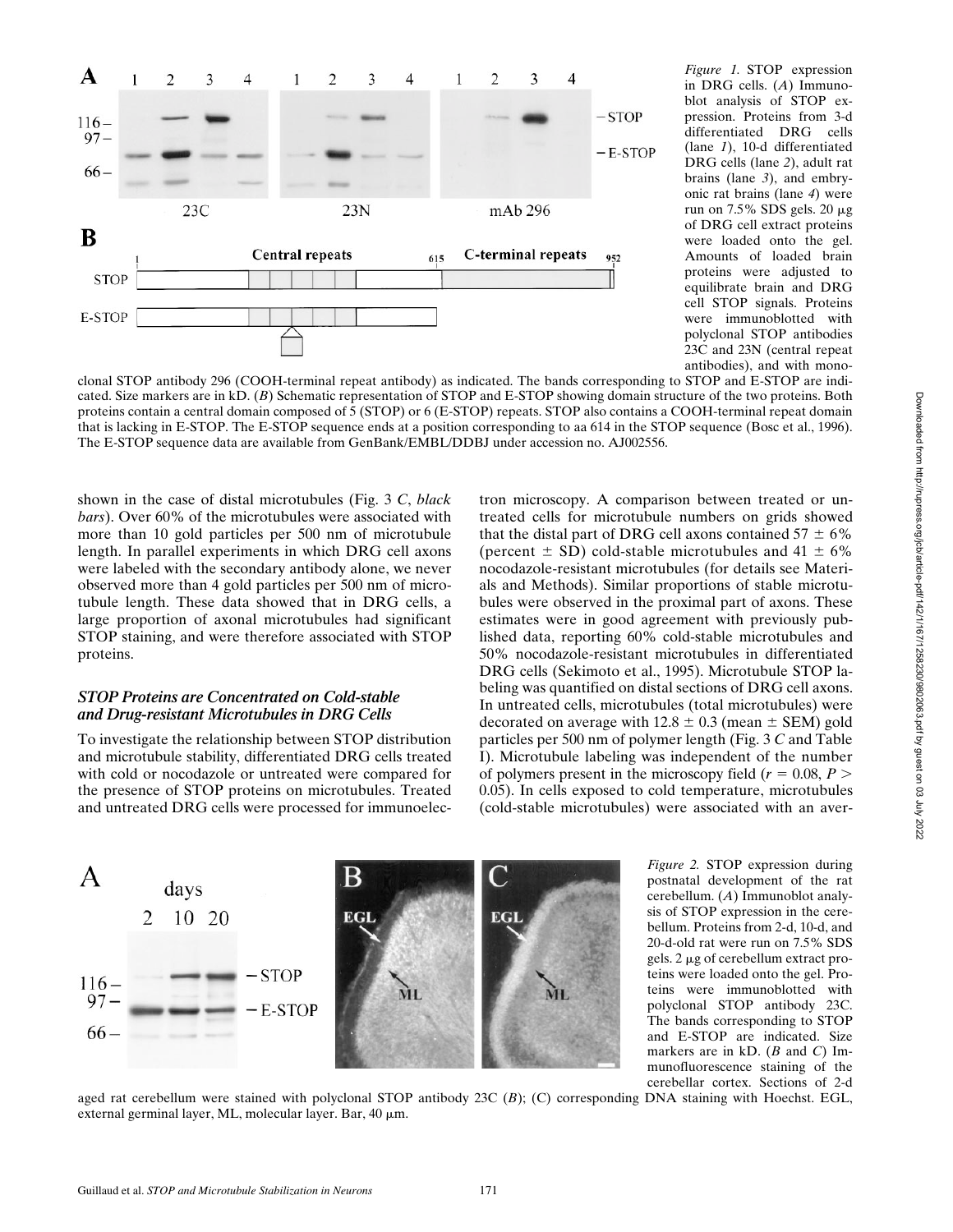

*Figure 3.* Immunolocalization of STOP proteins in DRG cell axons. After 10 d of culture, DRG cells were stained using the affinity-purified 23C STOP antibody and a Cy3- (*A*) or gold-labeled (*B*) secondary antibody. (*A*) Immunofluorescence analysis of STOP localization in DRG cell axons. Bar,  $25 \mu m$ . (*B*) Immunoelectron microscopy of a DRG cell axon: microtubules were specifically decorated with gold particles. Bar, 50 nm. (*C*) Gold particle distribution along axonal microtubules in the distal part of DRG cell axons. (*Black bars*) total microtubules; (*dark gray bars*) cold stable microtubules; (*light gray bars*) nocodazole-resistant microtubules. In control experiments with secondary antibody alone, microtubules were never decorated with more than four gold particles.

age number of 21.4  $\pm$  0.6 gold particles per 500 nm of polymer length (Fig. 3 *C* and Table I). In cells exposed to nocodazole, microtubules (drug-stable microtubules) were associated on average with 22.0  $\pm$  0.6 gold particles per 500 nm of polymer length (Fig. 3 *C*). These results showed that cold-stable microtubules and drug-stable microtubules were highly enriched in STOP protein as compared with total microtubules. However, the total microtubule population was heterogeneous, being comprised of stable and labile polymers. Obviously one would like to compare homogeneous populations of stable or labile microtubules. Labile microtubules could not be examined directly, but estimates of the STOP content of labile polymers could be derived from experimental data in the case of cold-labile polymers (see Materials and Methods). The estimated mean number of gold particles per 500 nm of polymer length present on cold-labile microtubules amounted to  $4.2 \pm 0.8$  gold particles (Table I), a value close to that obtained with secondary antibody alone. Such a value indicated that most cold-labile microtubules contained little or

*Table I. STOP and Tubulin Labeling of Microtubules in DRG Cell Axons*

|                  | <b>STOP</b> | Glu-tubulin | Tyr-tubulin | $\Delta$ 2-tubulin |
|------------------|-------------|-------------|-------------|--------------------|
| T MTs            |             |             |             |                    |
| m                | 12.8        | 11.0        | 21.4        | 19.3               |
| <b>SEM</b>       | 0.3         | 0.2         | 0.6         | 0.5                |
| n                | 523         | 397         | 333         | 376                |
| CS MTs           |             |             |             |                    |
| m                | 21.4        | 21.3        | 17.0        | 21.9               |
| <b>SEM</b>       | 0.6         | 0.5         | 0.5         | 0.6                |
| $\boldsymbol{n}$ | 295         | 261         | 167.0       | 236.0              |
| CL MTs           |             |             |             |                    |
| m                | 4.2         | 0.7         | 25.8        | 16.7               |
| <b>SEM</b>       | 0.8         | 0.6         | 1.3         | 1.2                |
|                  |             |             |             |                    |

DRG cells were either untreated or exposed to cold temperature. Cells were further reacted either with the affinity-purified 23C STOP antibody or with one isoform specific tubulin antibody (Tyr-, Glu- or  $\Delta 2$ -tubulin antibody) and with secondary gold-labeled antibody. The table shows the mean numbers of gold particles observed per 500 nm of microtubule length for total (T MTs) and cold-stable (CS MTs) polymers. The corresponding mean numbers for cold-labile microtubules (CL MTs) were estimated as described under Materials and Methods. m, mean number of gold particle per 500 nm of microtubule length. SEM, standard error of the mean. *n*, number of microtubules examined.

no STOP protein, and suggested a very tight relationship between microtubule association with STOP proteins and microtubule cold stability.

## *In DRG Cells, Microtubule Cold Stability is Tightly Related to Microtubule Detyrosination*

It is unknown whether cold stability, a microtubule property tightly related to microtubule association with STOP proteins (see above), is also related to slow microtubule turnover in neurons (Baas et al., 1994). To test whether cold-stable microtubules in DRG cells corresponded to the nondynamic polymers normally present in neuronal cells, we examined cold-stable polymers for their detyrosinated tubulin content. Detyrosinated tubulin differs from normal tubulin by deletion of the COOH-terminal tyrosine residue of  $\alpha$ -tubulin, and is known to accumulate in nondynamic polymers (Kreis, 1987; Schulze et al., 1987; Wehland and Weber, 1987; Bulinski and Gundersen, 1991). Detyrosinated tubulin (Glu-tubulin) is generated from normal tyrosinated tubulin (Tyr-tubulin) in microtubules with slow subunit turnover upon long polymer exposure to an ill-defined carboxypeptidase (for reviews see Barra et al., 1988; MacRae, 1997). Neuronal tissues contain large amounts of Glu-tubulin (Fig. 4 *A*; Baas and Black, 1990; Paturle-Lafanechère et al., 1994). Such an accumulation of Glu-tubulin also occurs in differentiating DRG cells (Fig. 4 *A*).

Differentiated DRG cells, untreated or exposed to cold temperature, were compared for microtubule content in Glu-tubulin. Cold-treated and control DRG cells were immunostained with a Glu-tubulin antibody and further processed for electron microscopy. Microtubule labeling was quantified on distal sections of DRG cell axons. In control cells, microtubules (total microtubules) were decorated on average with  $11.0 \pm 0.2$  gold particles per 500 nm of polymer length (Table I). In cells exposed to cold temperature, microtubules (cold-stable microtubules) were associated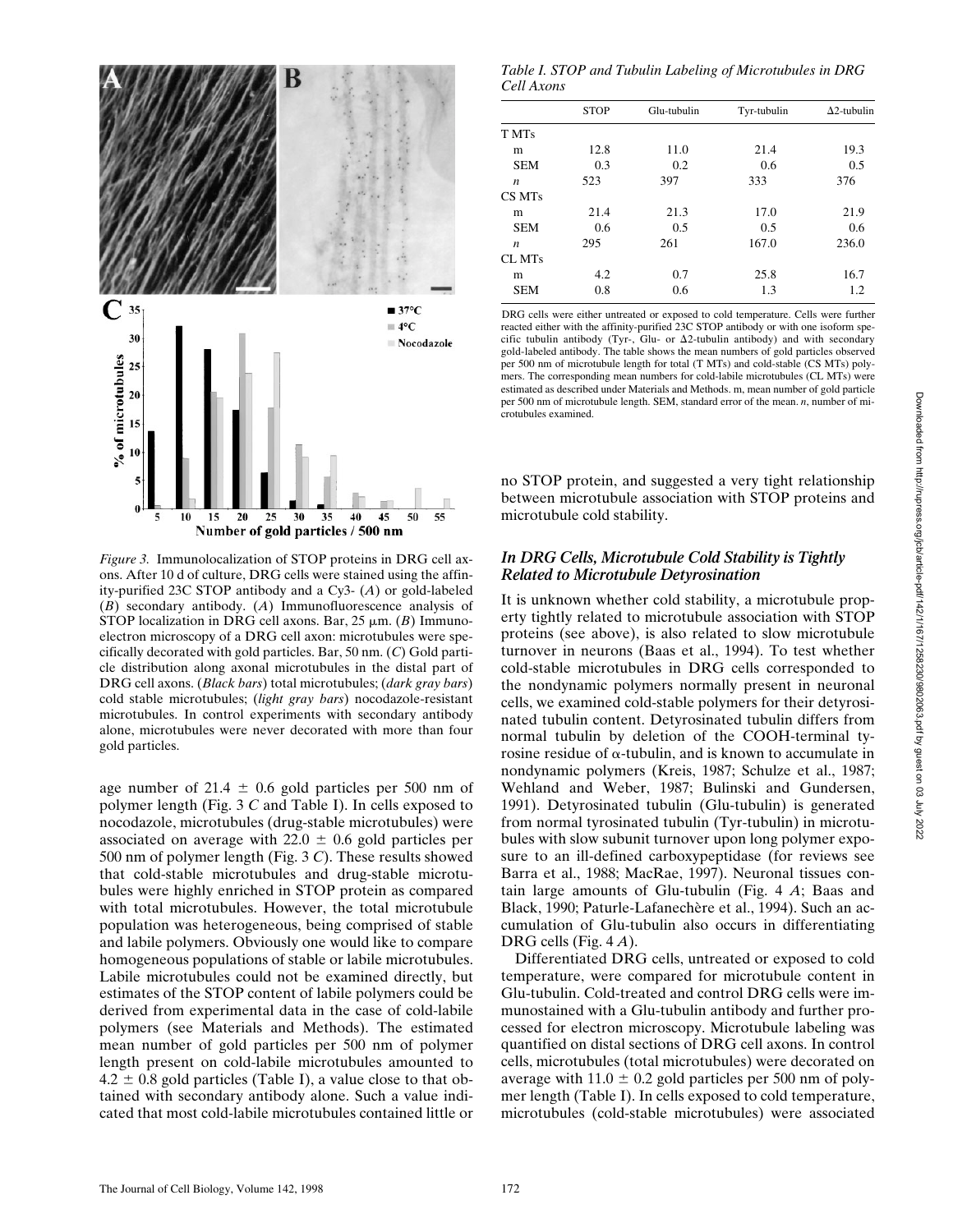

*Figure 4.* Tubulin modification in DRG cells. (*A*) Immunoblot analysis of tubulin modification in DRG cells: proteins from DRG cells cultured for 3 d (lane *1*) or 10 d (lane *2*), adult rat brains (lane *3*), and embryonic rat brains (lane *4*) were run on 7.5% SDS gels. Amounts of loaded proteins were as indicated in the legend to Fig. 1 *A*. Proteins were immunoblotted with isoform-specific tubulin antibodies as indicated. (*B*) Immunofluorescence analysis of  $\Delta$ 2-tubulin localization in 10-d cultured DRG cell axons. Cells were reacted with a specific  $\Delta$ 2-tubulin antibody. Axons showed bright and apparently homogeneous  $\Delta 2$ -tubulin staining along their length. Bar,  $25 \mu m$ .

with an average number of 21.3  $\pm$  0.5 gold particles per 500 nm of polymer length (Table I). From these values, the expected mean number of gold particles per 500 nm of polymer length for cold-labile microtubules was estimated to be  $0.7 \pm 0.6$  (Table I). These results indicate a very strong association between microtubule cold stability and microtubule detyrosination in DRG cell axons. This detyrosination of cold-stable microtubules was also evident from the quantification of Tyr-tubulin labeling among the total, cold-stable, and cold-labile polymer populations: cold-stable microtubules contained less Tyr-tubulin than did total or cold-labile microtubules (Table I).

Besides Tyr- and Glu-tubulin, neurons specifically contain a third tubulin variant,  $\Delta$ 2-tubulin (Paturle-Lafanechère et al., 1994).  $\Delta$ 2-tubulin differs from Tyr-tubulin by the deletion of the last two COOH-terminal amino acids of  $\alpha$ -tubulin (Paturle-Lafanechère et al., 1991). Δ2-tubulin only appears on very long-lived polymers, and is absent in nonneuronal cells (Paturle-Lafanechère et al., 1994). DRG cells accumulated  $\Delta$ 2-tubulin during differentiation (Fig. 4  $\hat{A}$ ).  $\Delta$ 2-tubulin was present along the whole axon (Fig. 4 *B*), and only moderately enriched in cold-stable microtubules (Table I).

## *STOP Expression and Tubulin Modification in PC12 Cells*

In the preceding sections it was shown that microtubule association with STOP proteins and microtubule stabilization are two tightly associated polymer properties. STOP may associate with microtubules stabilized by other factors, or STOP may cause microtubule stabilization. To test which of these possibilities was correct, we assessed the effect of STOP inhibition on microtubule stability in neuronal cells. To do this, a neuronal cell system amenable to routine examination of microinjection or antisense experiments was required. We chose PC12 cells, as these cells can be grown indefinitely in vitro in the absence of NGF and undergo neuronal differentiation upon exposure to NGF (Greene and Tischler, 1976). To assess the utility of PC12 cells as a cell model in the context of the present study, they were examined for STOP expression and tubulin modification during differentiation.

As in the case of DRG cells, STOP expression in PC12 cells was analyzed on immunoblots using three different STOP antibodies. Results observed using the 23C STOP antibody are shown in Fig. 5 *A*. Identical results were observed with the 23N STOP antibody (data not shown). 10 d–differentiated PC12 cells expressed adult STOP, E-STOP, and two additional STOP-reactive polypeptides of 45 kD and 100 kD. Recent work in this laboratory has shown that the 45-kD and 100-kD reactive polypeptides correspond to STOP proteins normally expressed in certain nonneuronal tissues. The complete molecular and functional characterization of nonneuronal STOP proteins will be presented in a forthcoming article (Denarier et al., 1998*b*). For the purpose of the present study, the important fact was that differentiated PC12 cells expressed STOP proteins. Differentiated PC12 cells also contained Glu- and  $\Delta$ 2-tubulin (Fig. 5) *B*). To assess the NGF dependence of STOP and  $\Delta$ 2-tubulin accumulation in PC12 cells, we used immunufluorescence analysis. Mixed populations of differentiated and undifferentiated PC12 cells were stained either with 23C STOP antibody or with  $\Delta$ 2-tubulin antibodies. Differentiated PC12 cells exhibited bright staining of neurite extensions with both antibodies, while undifferentiated cells showed low or background levels of staining (Fig. 5, *C* and *D*). These results indicate that, with respect to STOP expression and tubulin modification, the behavior of NGFtreated PC12 cells is similar to that of other neuronal cell models.

## *STOP Proteins are Responsible for Microtubule Cold and Drug Stability in Differentiated PC12 Cells*

To test whether the demonstrated STOP association with microtubules was indeed responsible for microtubule stabilization, we examined the effect of STOP inactivation on microtubule stability in PC12 cells. Fused PC12 cells (Okabe and Hirokawa, 1988) were injected either with affinitypurified STOP antibody (23C or 23N) or with control IgGs. STOP central repeat antibodies have the capacity to inhibit STOP binding to microtubules in vitro (Fig. 6). After a recovery period of 6 h, cells were assayed for microtubule resistance to depolymerizing conditions (exposure to cold temperature or to nocodazole). For microtubule content assay, cells were lysed in a large volume of Triton-Pipes buffer to remove free tubulin dimers, and polymeric tubulin was subsequently visualized by immunofluorescence microscopy with tubulin antibody (for details see Materials and Methods and Lieuvin et al., 1994). To identify microinjected cells among other cells, microinjected control IgGs or microinjected STOP antibody were visualized with Cy3-conjugated rabbit IgG antibody (Fig. 7, *A*–*C* and *G*–*I*, respectively).

In the absence of cold or nocodazole treatment, PC12 cells microinjected with nonreactive IgGs showed bright microtubule signal after staining with tubulin antibody (Fig. 7 *D*). The microtubule signal was not evidently modi-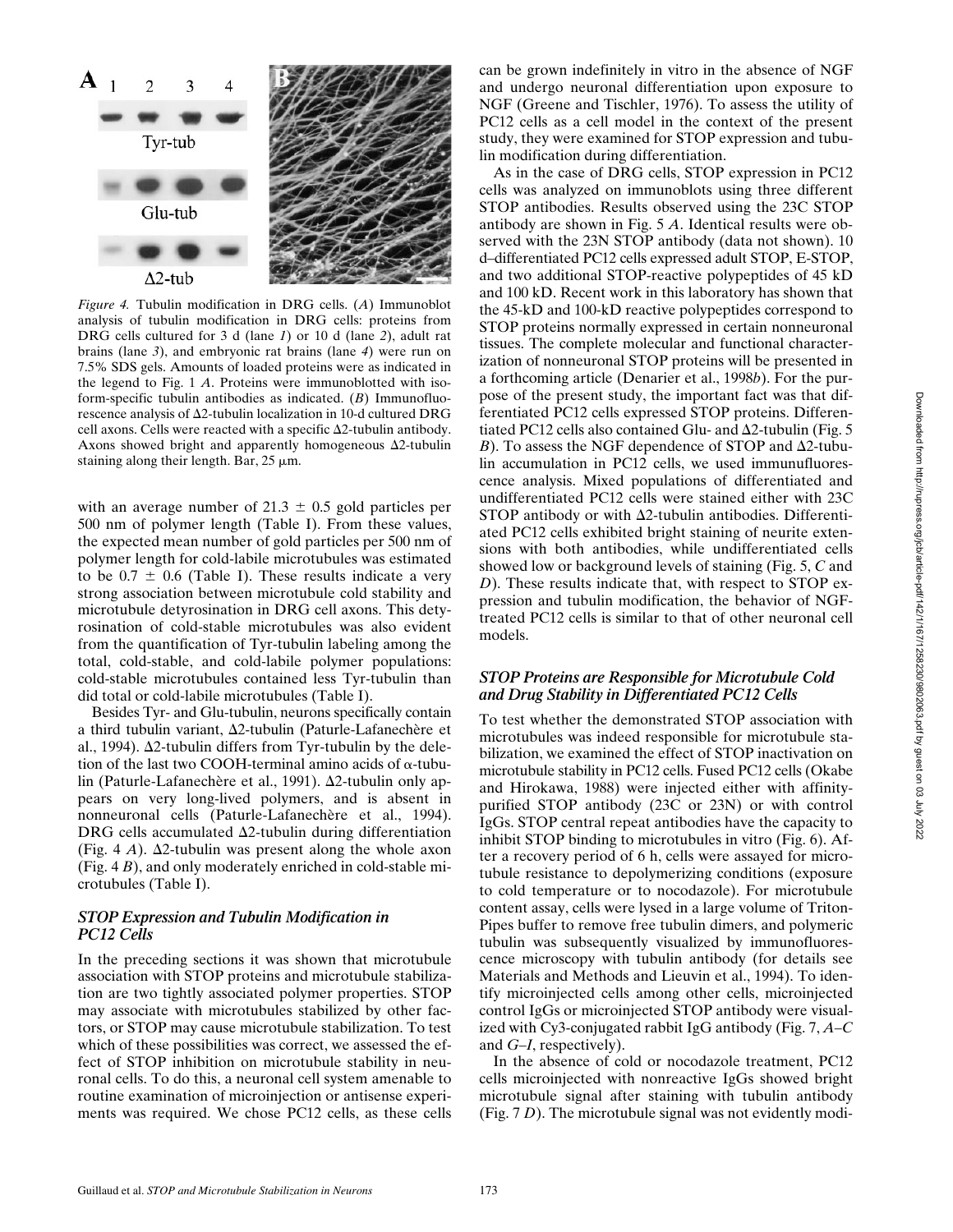

*Figure 5.* STOP expression and tubulin modification in PC12 cells. (*A*) Immunoblot analysis of STOP expression in PC12 cells: proteins from PC12 cells after 10 d of differentiation (lane *1*), adult rat brains (lane *2*), and embryonic rat brains (lane *3*) were run on 7.5% SDS gels. 20 μg of PC12 cell proteins were loaded onto the gel. Amounts of loaded brain proteins were adjusted to equilibrate brain and PC12 cell STOP signals. Proteins were immunoblotted with polyclonal STOP antibody 23C. Superimposable results were observed with the 23N STOP antibody (data not shown). The bands corresponding to STOP and E-STOP are indicated. Size markers are in kD. (*B*) Immunoblot analysis of tubulin modification in PC12 cells: proteins from PC12 cells after 10 d of differentiation (lane *1*), adult rat brains (lane *2*), and embryonic rat brains (lane *3*) were run on 7.5% SDS gels. Amounts of loaded proteins were as indicated in *A*. Proteins were immunoblotted with isoform-specific tubulin antibodies as indicated. (*C* and *D*)

Immunofluorescence analysis of mixed populations of differentiated and undifferentiated PC12 cells with 23C STOP antibody (*C*) or  $\Delta$ 2-tubulin antibody (*D*). Neurite extensions in differentiated cells showed bright STOP or  $\Delta$ 2-tubulin staining while undifferentiated cells showed low or background levels of staining. Bar, 50  $\mu$ m.

fied when such microinjected cells were exposed to cold temperature or to nocodazole before assay of microtubule content (Fig. 7, *E* and *F,* respectively). Nonmicroinjected cells behaved in the same manner as cells injected with nonreactive IgGs (data not shown). These results demonstrate that PC12 cells contain an abundant subset of coldand drug-resistant microtubules, and that microtubule stability is not modified by the microinjection process.

In the absence of cold or nocodazole treatment, cells microinjected with affinity-purified 23C STOP antibody showed apparently normal microtubule signal when stained with tubulin antibody (Fig. 7 *J*). However, exposure of such cells to cold temperature or to nocodazole induced complete microtubule disassembly, as shown by absence of detectable microtubule signal in cold- or drug-



In vitro–translated E-STOP (35S-labeled) was sedimented in the presence of bovine brain–polymerized microtubules (for details see Materials and Methods) after preincubation (5 min,  $37^{\circ}$ C) with polyclonal STOP antibody 23C (0.20 mg/ml) or with naive IgGs

at the same concentration, as indicated. Equal amounts of the pellet (*P*) and supernatant (*S*) were separated by 7.5% SDS/ PAGE and exposed to autoradiography. In the presence of STOP antibody 23C, extensive inhibition of E-STOP binding to microtubules was observed. Results were similar when E-STOP solutions were preincubated with microtubules before adding STOP antibody 23C, and when STOP antibody 23C was replaced by STOP antibody 23N (data not shown). Size markers are in kD. treated cells (Fig. 7, *K* and *L,* respectively). The absence of microtubules in cold-treated STOP antibody–injected cells was also evident in electron micrographs of microinjected cells processed for electron microscopy as in Yu and Baas (1995; data not shown). Thus, injection of the STOP antibody into PC12 cells abolished microtubule cold and drug stability. These striking results were highly reproducible, being observed in all STOP antibody–microinjected cells. Results were identical when affinity-purified 23N antibody was used instead of affinity-purified 23C antibody (data not shown). These results provide compelling evidence that STOP proteins are major determinants of microtubule cold and drug stability in differentiated PC12 cells.

## *Effect of STOP Inhibition on Neurite Formation in PC12 Cells*

There is evidence that cold- and drug-stable polymers are required for neurite integrity (Baas and Heidemann, 1986; Baas and Black, 1990; Baas and Ahmad, 1992). However, such stable polymers may not be required for maintaining preexisting neurites; differentiated PC12 cells microinjected with STOP antibody lack cold- and drug-stable polymers, and nevertheless retain apparently normal neurite extensions (Fig. 7, G–L). We have repeated such experiments with variable delays (2–30 h) between cell microinjection and cell examination. In all STOP antibody– microinjected cells, neurite extensions remained apparently normal, while microtubule cold and drug stability was abolished (data not shown). Therefore, at least within the time duration of our experiments, STOP activity was not required for maintenance of preexisting neurites.

We tested to see whether STOP proteins were required for neurite outgrowth in PC12 cells that were not yet morphologically differentiated. For STOP inhibition, we used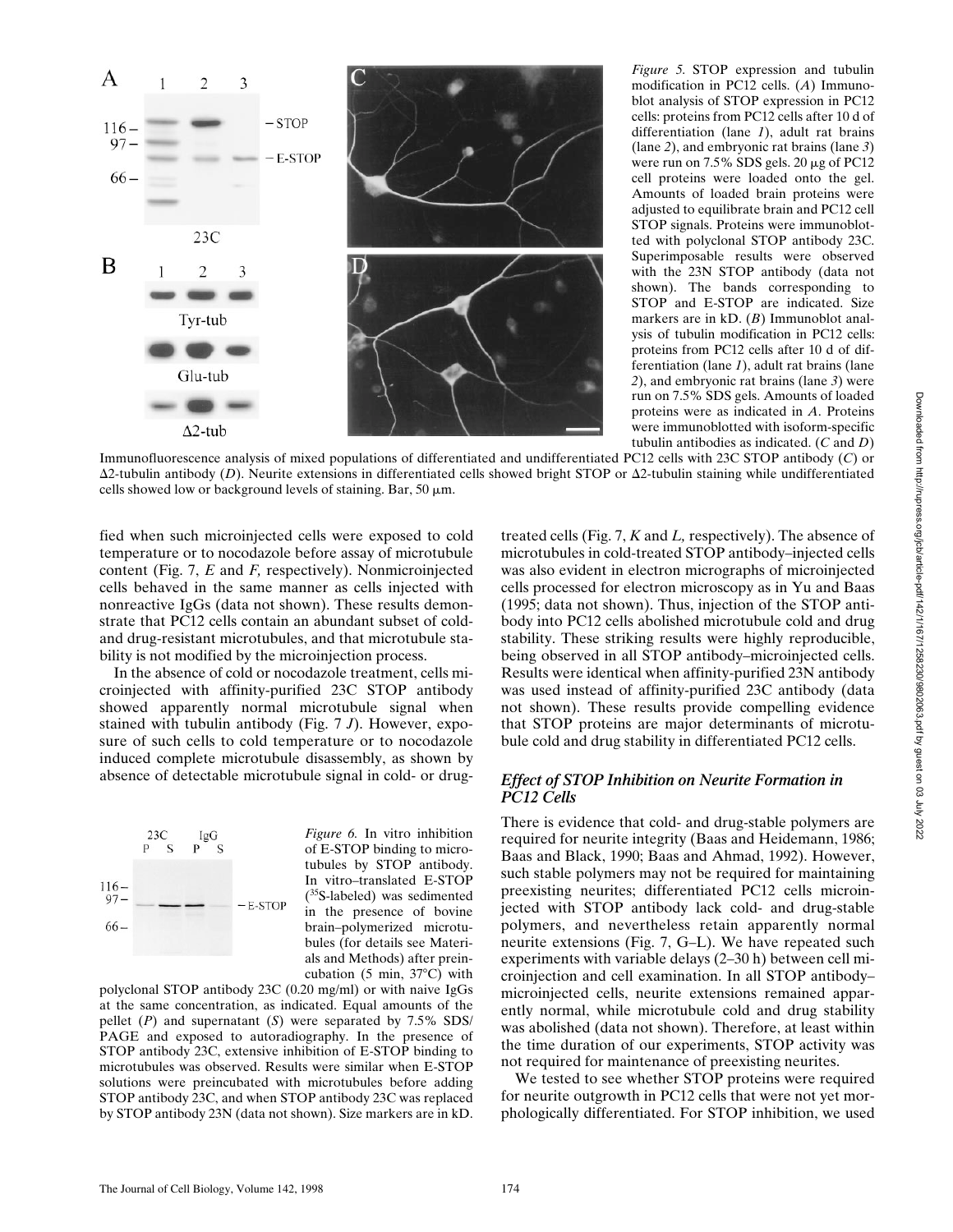*Figure 7.* STOP inhibition suppresses microtubule cold and drug stability in fused PC 12 cells Fused PC12 cells injected with control IgGs (*A*–*F*) showing IgG (*A*–*C*) and microtubule (*D*–*F*) staining. (*A* and *D*) Untreated cells; (*B* and *E*) cold-treated cells; (*C* and *F*) nocodazoletreated cells. Fused PC12 cells injected with affinitypurified 23C STOP antibody (*G*–*L*) showing STOP antibody (*G*–*I*) and microtubule (*J*–*L*) staining. (*G* and *J*) Untreated cells; (*H* and *K*) coldtreated cells; (*I* and *L*) nocodazole-treated cells. Note that after cell lysis, enough microinjected IgGs remain associated with insoluble cell structures to allow clear



tinely observed in nonmicroinjected fused PC12 cells. In contrast, only  $14 \pm 3\%$  ( $n = 183$ ) of the cells microinjected with the 23C STOP antibody had neurites at the time of examination. This twofold difference between the obidentification of injected cells. STOP antibody injection suppressed microtubule cold and drug stability. Bar,  $50 \mu m$ .

served percentages was highly significant  $(P < 0.001)$ . Microinjection experiments involve the use of fused PC12 cells. Such cells show a relatively low yield of differentiation. STOP effect on neurite formation was also examined in normal PC12 cells treated with antisense oligonucleotides using DOTAP as transfection reagent. We tested five different antisense oligonucleotides derived from the STOP cDNA sequence coding for the STOP cen-

both microinjection of STOP antibodies and cell exposure to STOP antisense oligonucleotides. In microinjection experiments, fused PC12 cells were injected either with affinity-purified 23C STOP antibodies or with naive IgGs. Microinjected cells were then grown in the presence of NGF for 36 h and examined for the presence of neurite extensions. Cells were scored as positive if they exhibited extensions longer than one cell body diameter. Pooled data from two independent experiments showed that  $33 \pm 3\%$  $(n = 200)$  of the cells injected with nonspecific IgGs had significant neurite extensions at the time of examination. Such a yield of cell differentiation was similar to that rou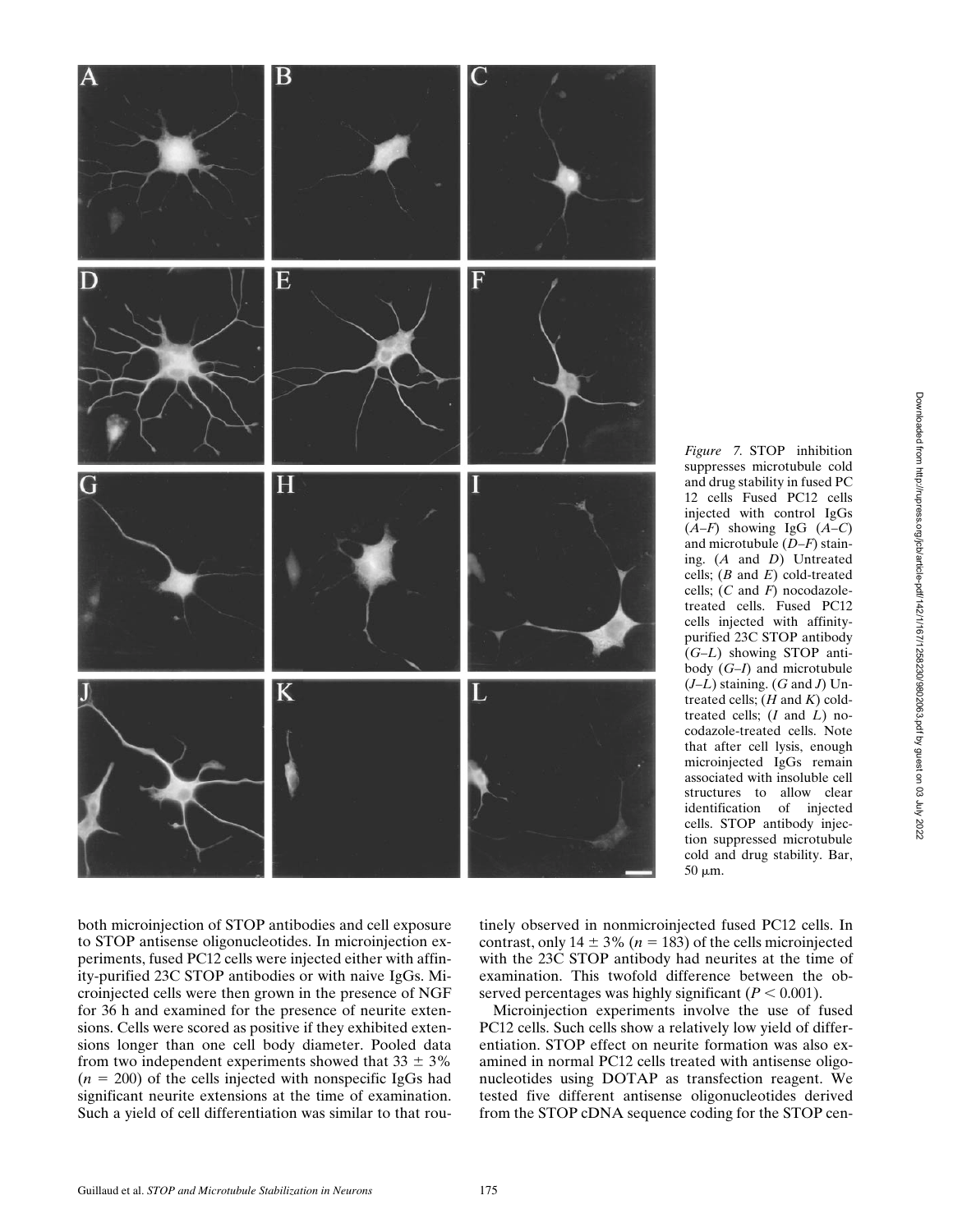tral repeats. In control experiments, the corresponding sense and scrambled oligonucleotides were also tested for their effect on PC12 cell differentiation. In the presence of DOTAP alone,  $\sim$ 80% of PC12 cells had significant neurite extensions after a 36-h treatment with NGF. In the presence of the different added antisense oligonucleotides, only 18–45% of the cells had significant neurite extensions at the time of examination (Fig. 8, *A*–*C*). Such a decrease was never observed in cells treated with sense or scrambled oligonucleotides (Fig. 8 *C*). Upon immunofluorescence examination, the cells that had grown neurites despite exposure to antisense oligonucleotides exhibited STOP staining in neurites, while other cells showed low or background levels of staining (data not shown). Immunoblot analysis confirmed strong inhibition of STOP expression in the presence of antisense oligonucleotides (Fig. 8 *D*).

In conclusion, we find extensive and specific inhibition of neurite outgrowth in PC12 cells upon microinjection of STOP antibody or cell exposure to five different STOP antisense oligonucleotides. These results strongly suggest that STOP activity is required for normal neurite formation.

## *Discussion*

## *STOP Proteins, Microtubule Stability, and Microtubule Turnover*

It has been known for many years that neurons contain abundant subsets of cold-stable microtubules (Webb and Wilson, 1980; Morris and Lasek, 1982; Black et al., 1984; Brady et al., 1984; Baas et al., 1994). Cold stability is a re-

markable property of neuronal microtubules, in sharp contrast with the lability of microtubules assembled from pure tubulin in vitro. However, the origin of microtubule cold stabilization in neurons has remained obscure (Baas et al., 1994). Neuronal microtubules interact with many cell components, and it has been uncertain whether cold stability resulted from the action of a single well-defined effector, or had a multiplicity of causes. Among possible factors involved in microtubule cold stabilization, STOP, a neuronal calmodulin- and microtubule-binding protein, was of particular interest because of its capacity to induce microtubule cold stability (Bosc et al., 1996). Here we find that differentiating neuronal cells express several STOP variants. Examination of the STOP distribution at the ultrastructural level in DRG cells shows STOP presence along microtubules and specifically among cold-stable microtubules. Microinjection of STOP antibodies into differentiated PC12 cells causes complete suppression of microtubule cold stability. These results demonstrate that microtubule cold stability in neuronal cells is due to lengthwise association of microtubules with STOP proteins.

Cold stability is not the only remarkable stability property of neuronal microtubules. Although microtubules in cycling cells are universally sensitive to nocodazole, neuronal microtubules are in large part drug-resistant. Before this study it was unclear whether cold stability and drug resistance were independent or related properties of neuronal microtubules (Baas et al., 1994). There is evidence that several MAPs such as MAP2, MAP1B, and tau may be involved in the induction of microtubule drug resistance in neurons (Takemura et al., 1992, Baas et al., 1994),



*Figure 8.* Inhibition of neurite formation in PC12 cells treated with STOP antisense oligonucleotides. (*A* and *B*) Immunofluorescence analysis of PC12 cells after a 36-h NGF treatment in the presence of sense ON4 (*A*) or antisense ON4 (*B*). For visualization of neurite extensions, cells were stained with mAb TUB 2.1 tubulin antibody. Bar, 100  $\mu$ m. (*C*) Effect of five different STOP antisense oligonucleotides on neurite outgrowth. Each antisense oligonucleotide (*as*) was tested in parallel with the corresponding sense (*se*) and scrambled (*sc*) oligonucleotides. ON1–ON5 designate the five groups of oligonucleotides tested. In each condition, the proportion of differentiated cells among the total cell population was determined. Results are ex-

pressed as percent of control values determined in the presence of DOTAP alone (for details see Materials and Methods). (*D*) Immunoblot analysis of STOP proteins in PC12 cells after a 3-d NGF treatment in the presence of DOTAP alone (*c*), antisense (*as*), sense (*se*), or scrambled (*sc*) oligonucleotide ON4. 20 mg of PC12 cell proteins were loaded on 7.5% SDS gels. Proteins were immunoblotted with polyclonal STOP antibody 23C. Results marked diminution of STOP expression in cells treated with antisense oligonucleotide ON4. Size markers are in kD.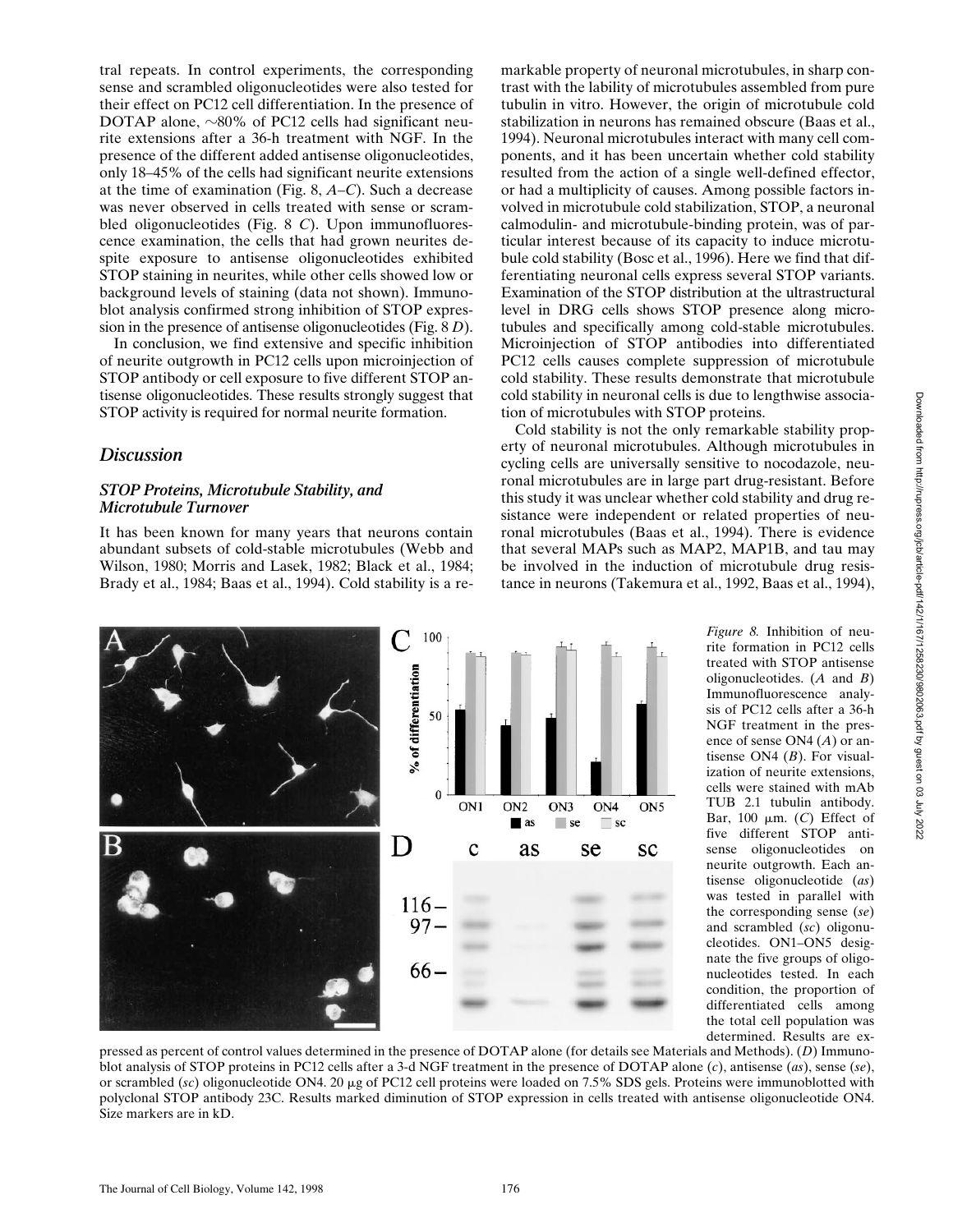while such MAPs are devoid of cold-stabilizing activity (Pirollet et al., 1983; Baas et al., 1994). As STOP has the capacity to inhibit nocodazole action (Bosc et al., 1996), we have examined STOP contribution to the generation of microtubule resistance to drugs in neurons. We find that drug-resistant microtubules in DRG cells are highly enriched in STOP proteins. Moreover, microinjection of STOP antibodies in PC12 cells abolishes microtubule resistance to nocodazole. This is compelling evidence that STOP proteins are major factors controlling both microtubule cold and drug stability in neurons.

The observation of extensive microtubule drug resistance in neurons has suggested that microtubule turnover may be slow in these cells. Direct measurements of microtubule turnover have shown that a large subset of microtubules requires hours to turn over in neurons instead of a time course of minutes in other cell types (Lim et al., 1989; Okabe and Hirokawa, 1990; Takeda et al., 1995; Li and Black, 1996). Recently, such measurements have also provided a direct demonstration that there is a strong correlation between slow microtubule turnover and microtubule detyrosination in neuronal cells (Li and Black, 1996) as predicted from experiments previously done in other cell types (Kreis, 1987; Schulze et al., 1987; Wehland and Weber, 1987; Bulinski and Gundersen, 1991). In DRG cells, we find that cold-stable (STOP-associated) microtubules are heavily enriched in Glu-tubulin as compared with cold-labile microtubules. We could not test whether STOP inhibition suppresses microtubule detyrosination in PC12 cells. Such a test would have involved microinjection of STOP antibodies followed by Glu-tubulin immunostaining. As both STOP and Glu-tubulin antibodies are rabbit polyclonal antibodies, double-labeling experiments were difficult. However, the tight association between microtubule cold stability and microtubule detyrosination in DRG cells strongly suggests that STOP proteins are major effectors of microtubule dynamics in unperturbed neuronal cells.

When compared with cold-labile microtubules, cold-stable microtubules are much more enriched in Glu-tubulin than in  $\Delta$ 2-tubulin. This finding may seem paradoxical in view of previous evidence that  $\Delta$ 2-tubulin appears only on very long-lived microtubules (Paturle-Lafanechère et al., 1994). The most probable explanation is that in contrast with Glu-tubulin dimers,  $\Delta$ 2-tubulin dimers persist after dissociation from polymers. After polymer dissociation, Glu-tubulin is rapidly converted back to Tyr-tubulin upon action of a tubulin-tyrosine-ligase (MacRae, 1997). In contrast, generation of  $\Delta$ 2-tubulin almost certainly results from an irreversible set of enzymatic reactions (Paturle-Lafanechère et al., 1994). The free  $\Delta$ 2-tubulin dimers can therefore be incorporated into newly forming polymers. Our observation of an almost even distribution of  $\Delta$ 2-tubulin along axons and among axonal microtubules indicates continuous reshuffling of tubulin subunits among axonal polymers. This is in agreement with recent evidence that microtubules continuously exchange their constitutive tubulin subunits with the tubulin molecules of the soluble pool during their migration in axons (Okabe and Hirokawa, 1990; Okabe and Hirokawa, 1992; Funakoshi et al., 1996; Yu et al., 1996).

Taken together, our results show that microtubule stabilization in neurons mainly results from the action of STOP

proteins. Apparently, as long as they are associated with active STOP proteins, microtubules are cold-stable, drugresistant, and become detyrosinated. Over time, STOP activity varies through action of regulatory effectors (Job et al., 1981; Job et al., 1983). Such regulation probably accounts for the lower proportion of nocodazole-resistant microtubules compared with the proportion of cold-stable microtubules in neuronal cells. We surmise that, during the nocodazole test, some initially stable polymers may lose stability as a result of STOP regulation, and will therefore depolymerize.

## *STOP Isoforms and Neuronal Differentiation*

The present study suggests a tight relationship between STOP expression and neuronal differentiation. DRG and PC12 cells, which are of different origins, both show STOP expression during differentiation. Furthermore, STOP expression is also tightly related to neuronal differentiation in developing rat cerebellum. This study also demonstrates the existence of STOP variants that seem to be expressed differentially according to the stage of neuronal differentiation. We have previously described the structure of STOP from adult rat brain. In the present study we have characterized a major STOP variant, E-STOP. E-STOP is the principal STOP protein present in embryonic brain, and differs from adult STOP by the presence of one additional central repeat and deletion of the adult STOP carboxy-terminal repeat domain. Recent work in this laboratory has shown that there are actually multiple developmental and/or cell-specific STOP isoforms. In mice, STOP isoforms are generated from a single gene (Denarier et al., 1998*a*) through differential RNA splicing and alternative transcription start sites (Denarier et al., 1998*b*). The mouse STOP gene is comprised of four exons (Denarier et al., 1998*a*). The coding sequence of the E-STOP cDNA terminates at a location corresponding exactly to the end of exon 3 in the mouse gene. Exon 4, which is lacking in the E-STOP cDNA, encodes the COOH-terminal STOP repeats in adult STOP. E-STOP has calmodulin- and microtubule-binding activity comparable to the complete adult STOP. Therefore, the COOH-terminal repeat domain of STOP is not essential for these aspects of STOP function. This domain may interact with cellular components other than microtubules and calmodulin, and we are currently investigating this possibility.

#### *STOP Proteins and Neurite Formation*

We find that in differentiated PC12 cells, STOP inhibition does not induce immediate and obvious neurite retraction. Clearly, neurites can survive in the absence of fully stabilized microtubules, at least within the time duration of our experiments. In contrast, STOP proteins are apparently required for induction of neurite formation in cells that have not differentiated before STOP inhibition. STOP inhibition may either directly affect the mechanics of neurite formation, or may have a more general effect on cell differentiation. Induction of cell differentiation by NGF could depend on adapted regulation of cytoskeletal dynamics. In the absence of STOP activity, such regulation may be perturbed.

Neurons contain several classes of MAPs whose activity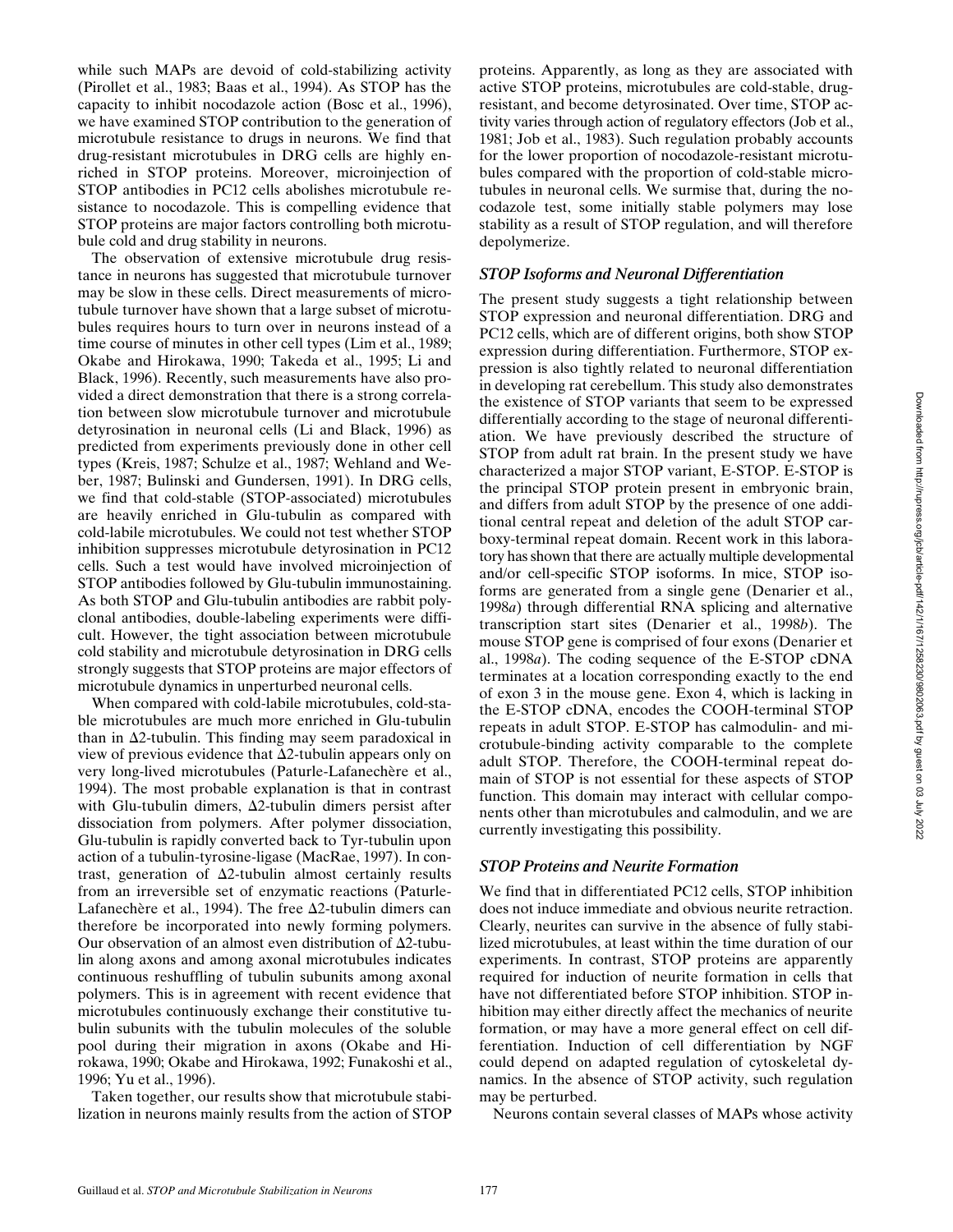is central to neuronal morphogenesis and function (for reviews see Hirokawa, 1994; Mandelkow and Mandelkow, 1995). Antisense oligonucleotides directed against MAP2, MAP1B, and tau have an inhibitory effect similar to STOP antisense oligonucleotides with regard to neurite formation (Hanemaaijer and Ginzburg, 1991; Caceres et al., 1992; Shea et al., 1992; Brugg et al., 1993; Esmaeli-Azad et al., 1994; Sharma et al., 1994). Tau antisense oligonucleotides also trigger neurite retraction (Hanemaaijer and Ginzburg, 1991; Shea et al., 1992). Such an effect on neurite maintenance is absent in the case of MAP1B antisense oligonucleotides (Brugg et al., 1993) and only detectable using refined morphometric analysis in the case of MAP2 antisense oligonucleotides (Sharma et al., 1994).

An integrated view of microtubule regulation in neurons will require an understanding of the cooperative effects of all the various neuronal MAPs. However, complete suppression of microtubule cold stability and drug resistance after STOP inhibition in neuronal cells suggests that STOP proteins are unique with regard to their microtubule-stabilizing effect, and cannot be replaced by other MAPs. Because of this apparent absence of redundancy of the STOP system, the STOP gene knockout should yield clear-cut phenotypes. The suppression of STOP expression in whole animals should determine whether microtubule stabilization by STOP proteins is indispensable to normal neuronal differentiation, as suggested by the results of the present study.

We thank Isabelle Pignot-Paintrand for introducing L. Guillaud to EM techniques. We thank Nathalie Scher for preparing this manuscript, and are grateful to Dr. R.L. Margolis for useful advice and review of our manuscript.

This work was supported in part by grants from the French Ministère de l'Enseignement Supérieur et de la Recherche (MESR ACC-SV No. 5), the Commission of the European Communities (No. CHRX CT94.0642), the Ligue Nationale Contre le Cancer, and the Association pour la Recherche sur le Cancer to D. Job.

Received for publication 11 February 1998 and in revised form 4 June 1998.

#### *References*

- Baas, P.W., and F.J. Ahmad. 1992. The plus ends of stable microtubules are the exclusive nucleating structures for microtubules in the axon. *J. Cell Biol.* 116: 1231–1241.
- Baas, P.W., and M.M. Black. 1990. Individual microtubules in the axon consist of domains that differ in both composition and stability. *J. Cell Biol.* 111: 495–509.
- Baas, P.W., and S.R. Heidemann. 1986. Microtubule reassembly from nucleating fragments during the regrowth of amputated neurites. *J. Cell Biol.* 103: 917–927.
- Baas, P.W., T.P. Pienkowski, K.A. Cimbalnik, K. Toyama, S. Bakalis, F.J. Ahmad, and K.S. Kosik. 1994. Tau confers drug stability but not cold stability to microtubules in living cells. *J. Cell Sci.* 107:135–143.
- Barra, H.S., C.A. Arce, and C.E. Argaraña. 1988. Posttranslational tyrosination/detyrosination of tubulin. *Mol. Neurobiol.* 2:133–153.
- Black, M.M., J.M. Cochran, and J.T. Kurdyla. 1984. Solubility properties of neuronal tubulin: evidence for labile and stable microtubules. *Brain Res.* 295:255–263.
- Bosc, C., J.D. Cronk, F. Pirollet, M.D. Watterson, J. Haiech, D. Job, and R.L. Margolis. 1996. Cloning, expression and properties of the microtubule stabilizing protein STOP. *Proc. Natl. Acad. Sci. USA.* 93:2125–2130.
- Bottenstein, J.E., and G.H. Sato. 1979. Growth of a rat neuroblastoma cell line in serum-free supplemented medium. *Proc. Natl. Acad. Sci. USA.* 76:514–517.

Brady, S.T., M. Tytell, and R.J. Lasek. 1984. Axonal tubulin and axonal microtubules: biochemical evidence for cold stability. *J. Cell Biol.* 99:1716–1724.

Brugg, B., D. Reddy, and A. Matus. 1993. Attenuation of microtubule-associated protein 1B expression by antisense oligodeoxynucleotides inhibits initiation of neurite outgrowth. *Neuroscience.* 52:489–496.

Bulinski, J.C., and G.G. Gundersen. 1991. Stabilization and post-translational

modification of microtubules during cellular morphogenesis. *BioEssays.* 13: 285–293.

- Burgoyne, R.D., and M.A. Cambray-Deakin. 1988. The cellular neurobiology of neuronal development: the cerebellar granule cell. *Brain Res. Rev.* 13:77–101. Burgoyne, R.D. 1991. Cytoskeleton is a major neuronal organelle. *In* The Neu-
- ronal Cytoskeleton. R.D. Burgoyne, editor. Wiley-Liss, Inc., New York. 1–3. Caceres, A., J. Mautino, and K.S. Kosik. 1992. Suppression of MAP2 in cul-
- tured cerebellar macroneurons inhibits minor neurite formation. *Neuron.* 9:607–618.
- Cambray-Deakin, M.A. 1991. Cytoskeleton of the growing axon. *In* The Neuronal Cytoskeleton. R.D. Burgoyne, editor. Wiley-Liss, Inc. New York. 233–255.
- Denarier, E., M. Aguezzoul, C. Jolly, C. Vourc'h, A. Roure, A. Andrieux, C. Bosc, and D. Job. 1998*a*. Genomic structure and chromosomal mapping of the mouse STOP gene (*Mtap6*). *Biochem. Biophys. Res. Commun.* 243:791– 796.
- Denarier, E., A. Fourest-Lieuvin, C. Bosc, E. Pirollet, A. Chapel, R.L. Margolis, and D. Job. 1998*b*. Nonneuronal isoforms of stop protein are responsible for microtubule cold stability in mammalian fibroblasts. *Proc. Natl. Acad. Sci. USA*. 75:6055–6060.
- Drubin, D.G., S.C. Feinstein, E.M. Shooter, and M.W. Kirschner. 1985. Nerve growth factor-induced neurite outgrowth in PC12 cells involves the coordinate induction of microtubule assembly and assembly-promoting factors. *J. Cell Biol.* 101:1799–1807.
- Esmaeli-Azad, B., J.H. McCarty, and S.C. Feinstein. 1994. Sense and antisense transfection analysis of tau function: tau influences net microtubule assembly, neurite outgrowth and neuritic stability. *J. Cell Sci.* 107:869–879.
- Funakoshi, T., S. Takeda, and N. Hirokawa. 1996. Active transport of photoactivated tubulin molecules in growing axons revealed by a new electron microscopic analysis. *J. Cell Biol.* 133:1347–1353.
- Greene, L.A., and A.S. Tischler. 1976. Establishment of a noradrenergic clonal line of rat adrenal pheochromocytoma cells which respond to nerve growth factor. *Proc. Natl. Acad. Sci. USA.* 73:2424–2428.
- Hanemaaijer, R., and I. Ginzburg. 1991. Involvement of mature tau isoforms in the stabilization of neurites in PC12 cells. *J. Neurosci. Res.* 30:163–171.
- Hirokawa, N. 1994. Microtubule organization and dynamics dependent on microtubule-associated proteins. *Curr. Opin. Cell Biol.* 6:74–81.
- Job, D., E.H. Fischer, and R.L. Margolis. 1981. Rapid disassembly of cold-stable microtubules by calmodulin. *Proc. Natl. Acad. Sci. USA.* 78:4679–4682.
- Job, D., C.T. Rauch, E.H. Fischer, and R.L. Margolis. 1982. Recycling of coldstable microtubules: evidence that cold stability is due to substoichiometric polymer blocks. *Biochemistry.* 21:509–515.
- Job, D., C.T. Rauch, E.H. Fischer, and R.L. Margolis. 1983. Regulation of microtubule cold stability by calmodulin-dependent and -independent phosphorylation. *Proc. Natl. Acad. Sci. USA.* 80:3894–3898.
- Kreis, T.E. 1987. Microtubules containing detyrosinated tubulin are less dynamic. *EMBO (Eur. Mol. Biol. Organ.) J.* 6:2597–2606.
- Laemmli, U.K. 1970. Cleavage of structural proteins during the assembly of the head of bacteriophage T4. *Nature.* 227:680–685.
- Li, Y., and M.M. Black. 1996. Microtubule assembly and turnover in growing axons. *J. Neurosci.* 16:531–544.
- Lieuvin, A., J.-C. Labbé, M. Dorée, and D. Job. 1994. Intrinsic microtubule stability in interphase cells. *J. Cell Biol.* 124:985–996.
- Lim, S.-S., P.J. Sammak, and G.G. Borisy. 1989. Progressive and spatially differentiated stability of microtubules in developing neuronal cells. *J. Cell Biol.* 109:253–263.
- MacRae, T.H. 1997. Tubulin post-translational modifications-enzymes and their mechanisms of action. *Eur. J. Biochem.* 244:265–278.
- Mandelkow, E., and E.-M. Mandelkow. 1995. Microtubules and microtubuleassociated proteins. *Curr. Opin. Cell Biol.* 7:72–81.
- Mandelkow, E.-M., J. Biernat, G. Drewes, N. Gustke, B. Trinczek, and E. Mandelkow. 1995. Tau domains, phosphorylation, and interactions with microtubules. *Neurobiol. Aging.* 16:355–362.
- Margolis, R.L., C.T. Rauch, and D. Job. 1986. Purification and assay of a 145 kDa protein (STOP<sub>145</sub>) with microtubule-stabilizing and motility behavior. *Proc. Natl. Acad. Sci. USA.* 83:639–643.
- Morris, J.R., and R.J. Lasek. 1982. Stable polymers of the axonal cytoskeleton: the axoplasmic ghost. *J. Cell Biol.* 92:192–198.
- Okabe, S., and N. Hirokawa. 1988. Microtubule dynamics in nerve cells: analysis using microinjection of biotinylated tubulin into PC12 cells. *J. Cell Biol.* 107:651–664.
- Okabe, S., and N. Hirokawa. 1990. Turnover of fluorescently labeled tubulin and actin in the axon. *Nature.* 343:479–482.
- Okabe, S., and N. Hirokawa. 1992. Differential behaviour of photoactivated microtubules in growing axons of mouse and frog neurons. *J. Cell Biol.* 117: 105–120.
- Paturle-Lafanechère, L., B. Eddé, P. Denoulet, A. Van Dorsselaer, H. Mazarguil, J.-P. Le Caer, J. Wehland, and D. Job. 1991. Charaterization of a major brain tubulin variant which cannot be tyrosinated. *Biochemistry.* 30:10523– 10528.
- Paturle-Lafanechère, L., M. Manier, N. Trigault, F. Pirollet, H. Mazarguil, and D. Job. 1994. Accumulation of delta 2-tubulin, a major tubulin variant that cannot be tyrosinated, in neuronal tissues and in stable microtubule assemblies. *J. Cell Sci.* 107:1529–1543.
- Pignot-Paintrand, I. 1992. Orientation of human spermatozoa for electron mi-